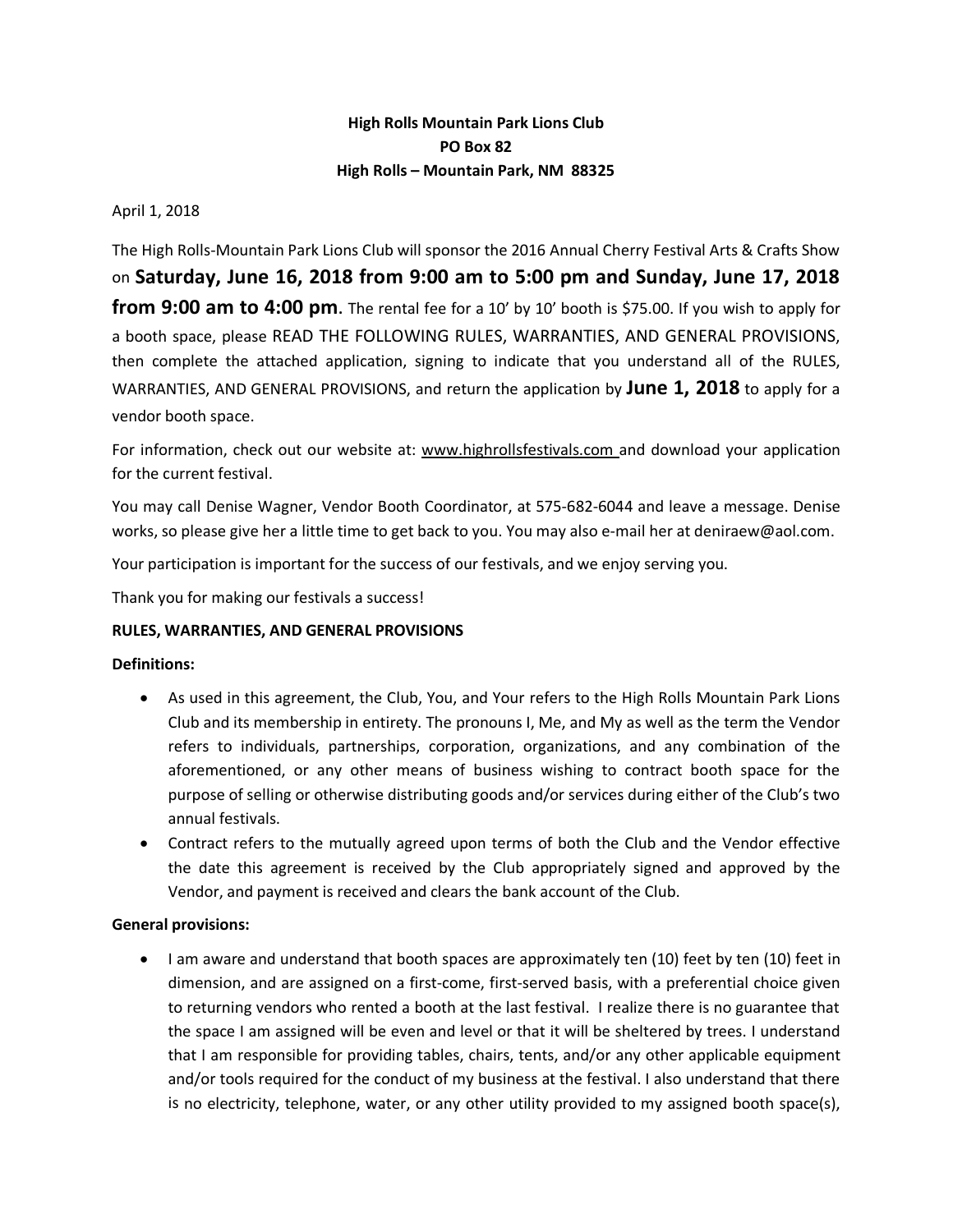and should I require any such utility, it is my responsibility to procure said requirements in accordance with any applicable restrictions or laws.

- Since security is not provided by the Club, I agree to secure my area, money and/or valuable merchandise against theft and/or vandalism and relieve the Club of responsibility from any such acts.
- If it is the nature of my business to sell art and/or craft type items, I agree that the items I sell will be original works of my own or of an individual or entity that I represent. I may use kit-built or store‐bought items to enhance my products.
- The Club reserves the right to deny the distribution or display of any item(s) deemed inappropriate and I fully agree to discontinue presentation of said item(s) upon request.
- I agree that I will not sell items for on-premises human consumption, and that if it is in the nature of my business, I will obey all applicable health and safety requirements concerning the sale of items for off‐premises human consumption.
- I agree, to the best of my ability, that I will complete the set-up of my assigned booth space prior to the festival and avoid set‐up or tear‐down activities during festival hours. **Immediately after unloading any necessary items for the conduct of my business I AGREE THAT I WILL MOVE MY VEHICLE FROM THE MAIN PARKING AREA.**
- **I AGREE THAT I WILL NOT BRING PETS TO THE FESTIVAL.**
- I agree to haul my trash and empty boxes to the dumpster on the east side of the main building.

# **Insurance:**

 Concerning my presence at the festival, I am responsible for my safety and the safety of other conducting business or otherwise visiting my assigned booth space. I agree to indemnify the Club and its parent organization, The International Organization of Lions Clubs from claims by assuming full financial responsibility, insured or otherwise, should I, the Club, another Vendor, or any other individual or party be injured or killed as a result of my actions or presence, to include the sale or distribution of defective or harmful products and/or materials.

# **Payment:**

• I agree that the required fee for contracting booth space must be received by the Club, prior to the festival, before I will be permitted to enter the vendor area with the intent to display, sell, or otherwise distribute goods and/or services, or for the purpose of conducting any other business on or in the vicinity of the festival grounds. I further agree to pay a service charge of \$25.00 in addition to bank fees should my draft (check, or money order) be returned unpaid, as well as any collection and/or attorney fees paid by the Club in an attempt to recover all or part of my outstanding financial obligation.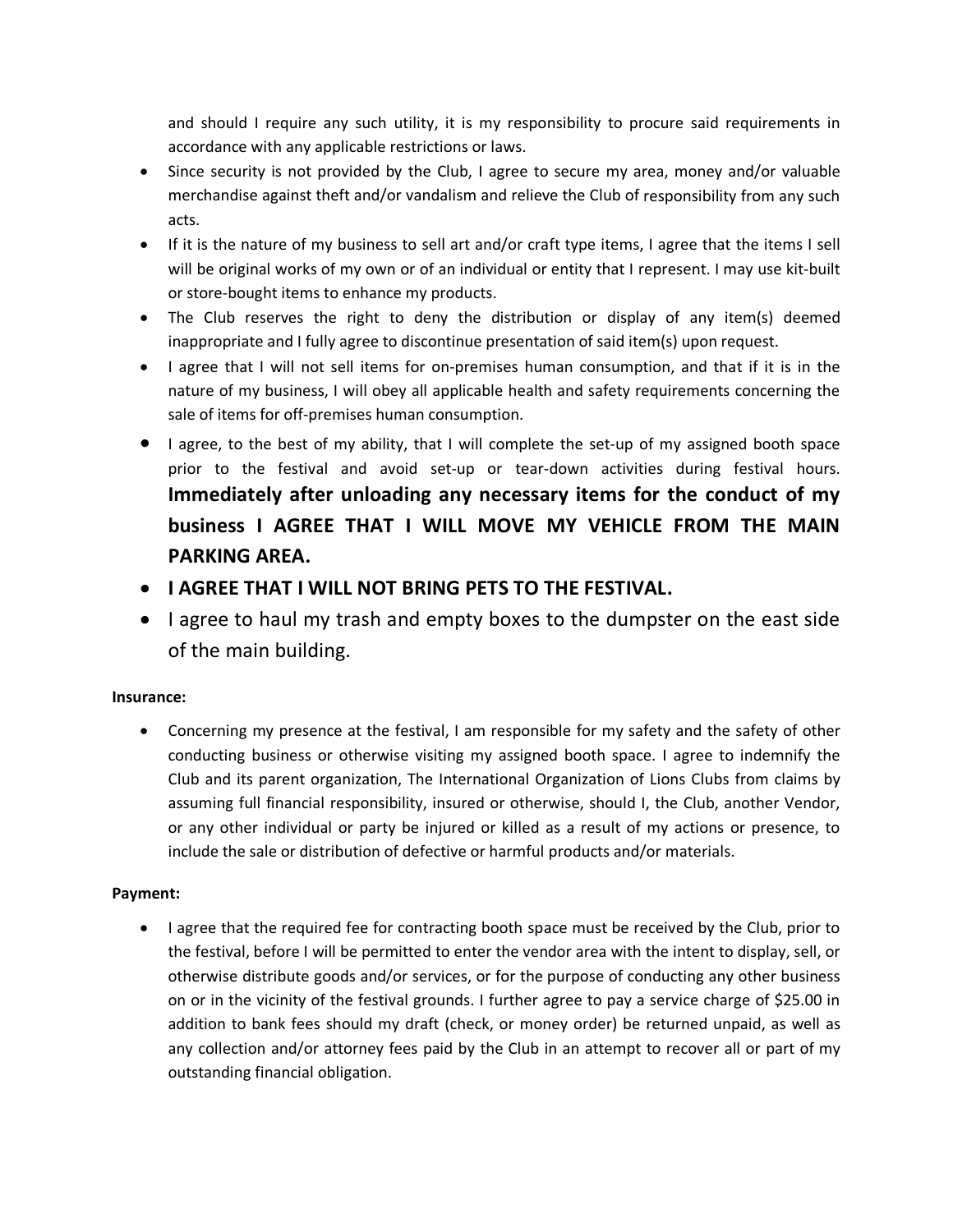• I understand that applications are to be downloaded from the internet. I agree and understand that there will be a short delay in my receipt of the application if I request it to be mailed to me.

### **Warranties and Representation:**

- I am aware that the Club reserves the right to cancel or close a festival:
- Although the Club can provide indications of attendance at previous festivals, I agree that no guarantee can or will be made concerning expected attendance and/or profit and that I will not hold the Club liable for any losses that I may sustain during the festival.

#### **Refunds:**

- This contract provisions for one entire festival. Although I am not required to attend and conduct business for the entire duration, I agree that no refund is provided should I choose or am otherwise prevented from doing so.
- I agree that if I am expelled from the festival for any reason, to include but not be limited to failure to comply with the terms of this agreement, I am not entitled to a refund.
- I understand that the Club provides no refund and no alternate date for the festival should there be inclement weather.
- If I cancel before the first day of the month of the festival, a full refund will be provided to me, but no refund will be provided after that.
- I may re-assign, sublet, or share my space with the approval of the Club, provided that the vendor accepting, subletting, or sharing my assigned space is willing to also accept the terms of this agreement and contract separately with the Club.

#### **Privacy:**

- I agree that you may only furnish information regarding the nature of my business and any associated products and/or services without further written consent for the purpose of promoting the festival, to include any printed and/or transmitted form of media deemed appropriate by the Club.
- To the extent permitted by law, and after I am notified of your intent to do so, I further agree that you may furnish my personal information, to include addresses and/or phone numbers, for the purpose of:
	- o Collecting outstanding financial obligation due the Club as outlined in the paragraph concerning "Payment"
	- o Resolving any claims against me as outlined in the paragraph concerning "Insurance"

# **Legal:**

 I am solely responsible for the conduct of my business to include the collection and reporting of applicable local, state, and federal tax. The Club has no interest in, and is therefore not made aware of, any financial aspect of my business.